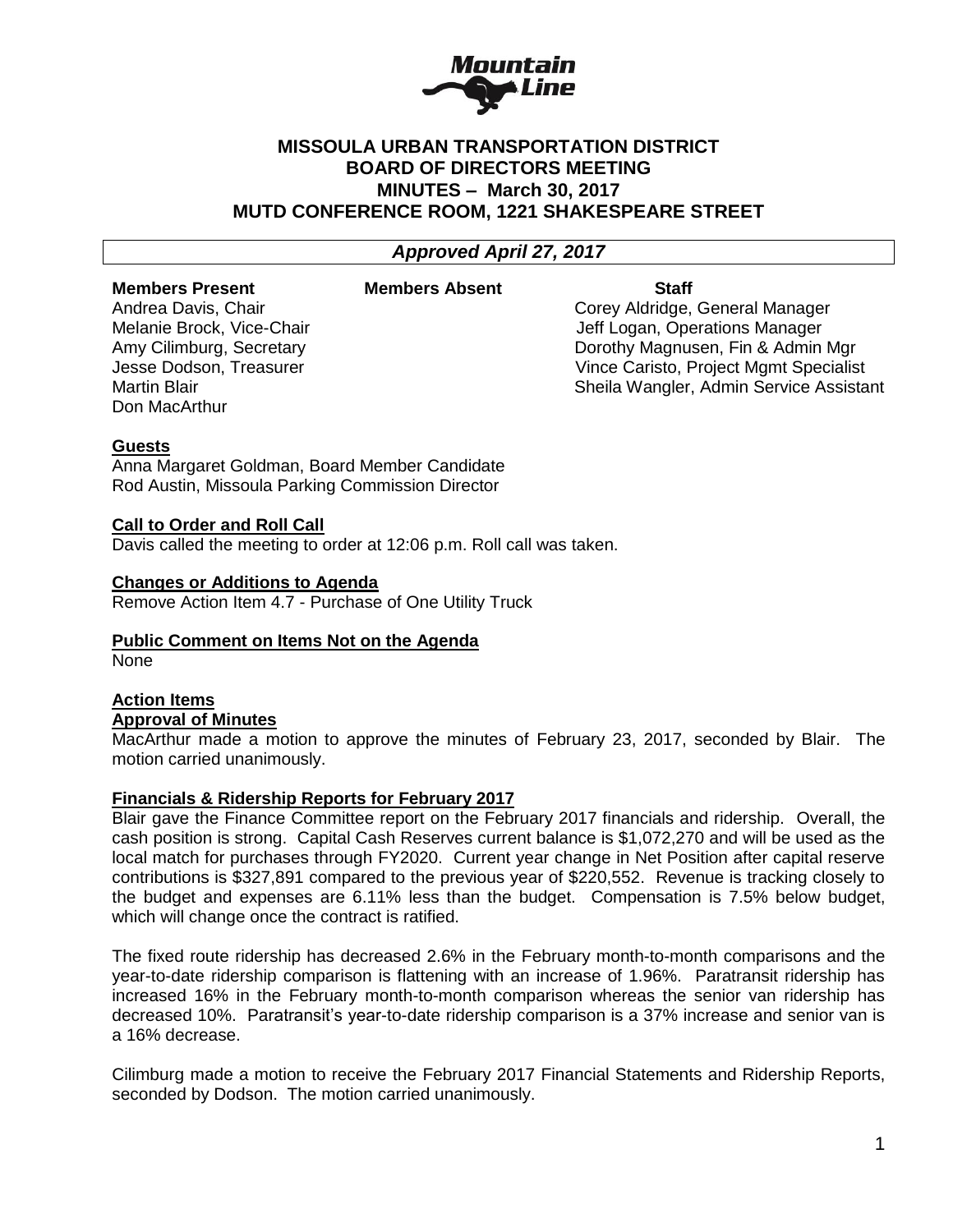# **Collective Bargaining Agreement**

Logan reported that the Maintenance Technicians and Service Workers asked for a separate contract from the Operators and Paratransit Coordinator. Management agreed; however, the negotiations are still in process. The Operators and the Paratransit Coordinator voted and approved the Collective Bargaining Agreement (CBA) contract on February 18, 2017. This CBA is for four years, July 1, 2016 to June 30, 2020 with Teamsters Union Local No. 2. Wage increases for the Operators and Paratransit Coordinator is 3% in the first year and 2.75% for each of the three additional years. The bargaining unit will vote at the conclusion of each fiscal year to determine allocation into wages, pension and HRA accounts.

MacArthur made a motion to approve the agreement with Teamsters Union Local No. 2 for the period July 1, 2016 to June 30, 2020 for the Operators and Paratransit Coordinator, seconded by Cilimburg. The motion carried unanimously.

# **Purchase of One Front-Wheel Drive Minivan**

Caristo explained that all the vehicles to be purchased listed on this agenda are for use by the supervisors for road checks, responding to emergencies, and other non-revenue service functions. These purchases will use Federal Section 5339 funding which requires a 20% match of local funds. The first vehicle is a replacement of a 2007 Dodge Caravan with a 2017 Dodge Caravan. This purchase will make use of a cooperative purchasing program with the State of Montana, which allows local public procurement units to participate in the State's volume purchasing program. MUTD can purchase vehicles directly from the vendor list that the State has approved.

MacArthur made a motion to approve the purchase of one 2017 Dodge Caravan from Yellowstone Country Motors of Livingston, Montana, for the price of \$22,748, seconded by Blair. The motion carried unanimously.

### **Purchase of Two All-Wheel Drive Minivans**

Caristo reported on the purchase of two 2016 Toyota Sienna's. One of these vehicles is to replace a 2009 Toyota Sienna and the second vehicle is new to the fleet and is needed because of the increased demands relating to recent service increases. This procurement made use of an informal quotes procedure, allowable by the Federal Transit Administration. Quotes were solicited from six vendors, and two responses were received. Toyota of Butte was the lowest price responsive bidder. A price analysis was conducted that determined the price to be fair and reasonable.

MacArthur made a motion to approve the purchase of two 2016 Toyota Sienna LE's from Toyota of Butte, Montana for the price of \$70,530, seconded by Blair. The motion carried unanimously.

### **Purchase of One Passenger Van**

Caristo reported on the replacement of a 2000 Dodge Ram with a 2017 Ford Transit 150 XL. This purchase will also make use of a cooperative purchasing program with the State of Montana.

MacArthur made a motion to approve the purchase of one 2017 Ford Transit 150 XL from Bison Motor Company of Great Falls, Montana for a price of \$30,309, seconded by Blair. The motion carried unanimously.

### **Proposed Reserve Policy**

Magnusen gave background information about the development of the proposed Reserve Policy, which the Finance Committee previously reviewed and approved to move forward to the Board. The policy has key elements for Board control and separates the reserves into Operating Reserve, Fleet Reserve, and Capital Reserve categories. Each category has a minimum reserve balance and a target reserve balance. The Mill Levy funds that are collected and designated for future use are excluded from this policy.